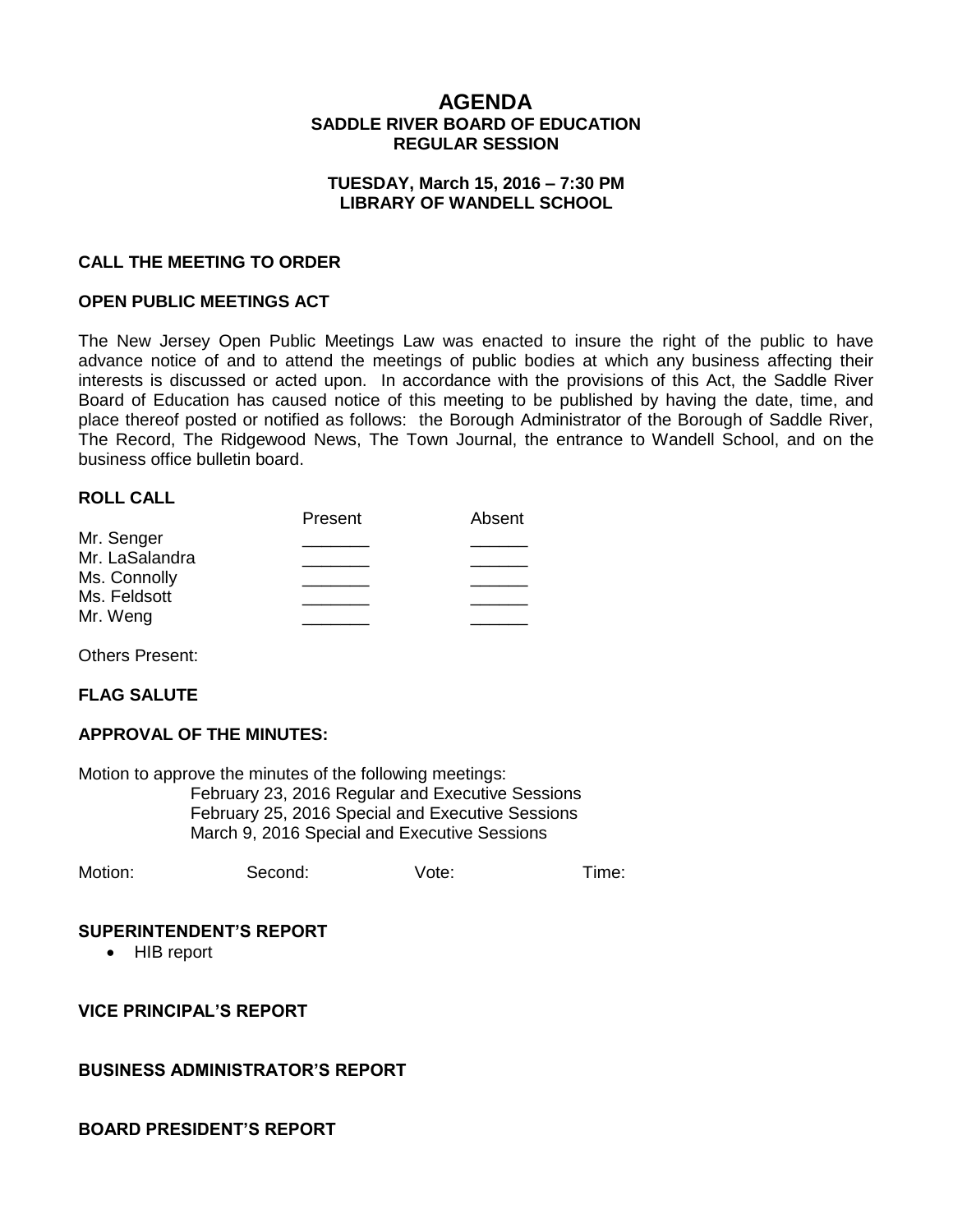# **MEETING OPEN TO THE PUBLIC FOR DISCUSSION OF AGENDA ITEMS ONLY**

Anyone addressing the board will be limited to 3 minutes. Time allotted for discussion is 30 minutes.

# **AGENDA ITEMS AS PER ATTACHED**

# **COMMENTS BY THE PUBLIC ON NON-AGENDA ITEMS**

Anyone addressing the board will be limited to 3 minutes. Time allotted for comments is 30 minutes.

# **MOTION TO ENTER EXECUTIVE SESSION**

WHEREAS Section 8 of the Open Public Meetings Act, Chapter 231, PL 1975, permits the exclusion of the public from a meeting in certain circumstances and

WHEREAS the Board is of the opinion that such circumstances presently exist

BE IT RESOLVED by the Saddle River Board of Education that:

 The public shall be excluded from discussion of the hereinafter-specified subjects: The general nature of these subjects is: Legal Issues

It is anticipated at this time that the above-stated subject matters will be made public when the Board determines them to be no longer prejudicial or when the board takes formal action.

Action may or may not be taken upon return to public session.

Motion: Second: Vote: Time:

# **MOTION TO ADJOURN EXECUTIVE SESSION**

Motion: Second: Vote: Time:

#### **MOTION TO ADJOURN MEETING**

Motion: Second: Vote: Time: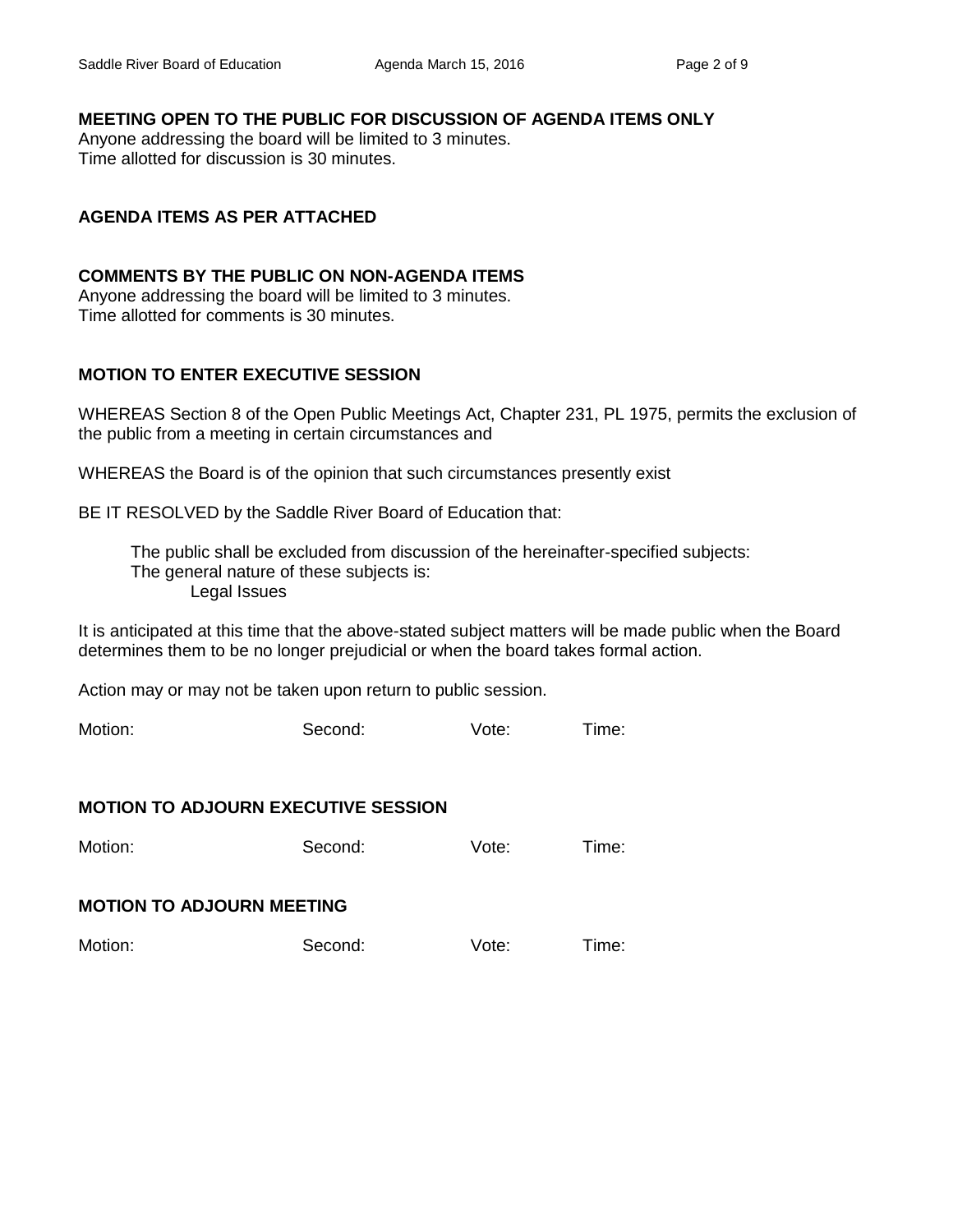# **SADDLE RIVER BOARD OF EDUCATION TUESDAY, March 15, 2016 RESOLUTIONS – SUMMARY**

# **ADMINISTRATION**

- A-864 Northeast Bergen County School Board Insurance Group 2016-2019
- A-865 Vestibule Project
- A-866 Comprehensive Equity Plan 2016-2019
- A-867 Transportation Services Agreement South Bergen Jointure Commission 2016-2017

# **HUMAN RESOURCES**

HR-1207 Hire Substitute Teacher/Teacher Aides – 2015-2016

### **EDUCATION**

- E-831 Tuition Special Education- Park Academy 2015-2016
- E-832 Behavior Sessions Region V Paige Lippe 2015-2016

### **FINANCE**

- F-2351 Payment of Bills March 2016
- F-2352 Appropriation Transfers February 2016
- F-2353 Line Item Certification
- F-2354 Board Secretary Report February 2016
- F-2355 Treasurer Report February 2016
- F-2356 Agreement Treasurer's & Board Secretary's Reports February 2016
- F-2357 Change Order #7 –Framan Mechanical
- F-2358 Travel
- F-2359 Tentative Budget 2016-2017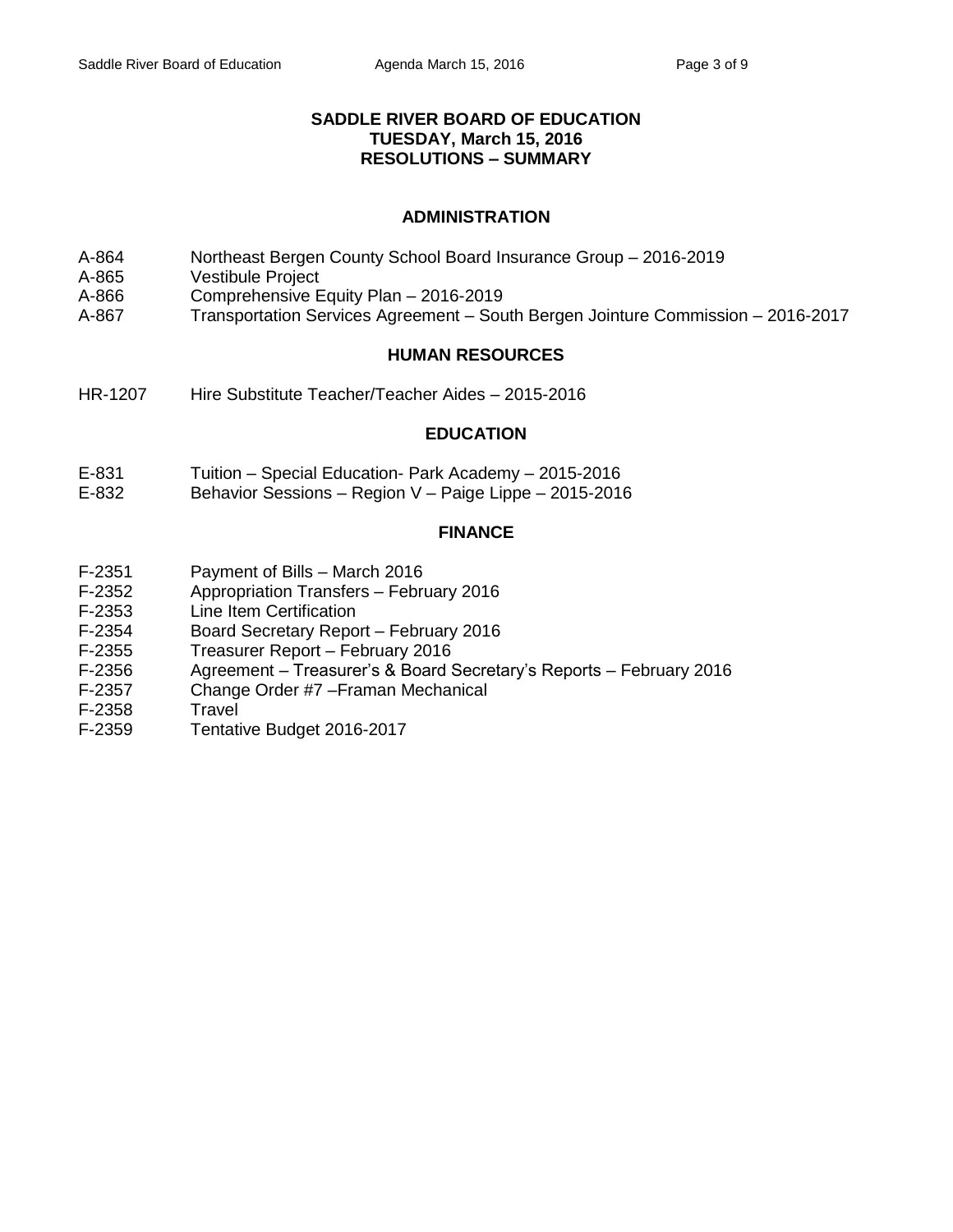# **ADMINISTRATION**

# **COMMITTEE REPORTS**

- **1.** Board Communications Committee
- **2.** Liaison: Ramsey Board of Education
- **3.** Liaison: Northern Highlands Board of Education
- **4.** Home & School Association
- **5.** New Jersey School Boards Association/NJSBA Legislative Committee
- **6.** Policy Committee
- **7.** Liaison to Mayor and Council
- **8.** Blue Ribbon Committee

# **A-864 NORTHEAST BERGEN COUNTY SCHOOL BOARD INSURANCE GROUP – 2016-2019**

WHEREAS, a number of Boards of Education in Bergen County have joined together to form a Joint Insurance GROUP as permitted by N.J. Title 18A-18B and;

WHEREAS, said group was approved effective July 1, 1985 by the New Jersey Commissioner of Insurance and has been in operation since that date and;

WHEREAS, the Bylaws and regulations governing the creation and operation of this Insurance GROUP contain elaborate restrictions and safeguards concerning the safe and efficient administration of the public interest entrusted to such a GROUP, and;

WHEREAS, the Board of Education of Saddle River has determined that membership in the **NORTHEAST BERGEN COUNTY SCHOOL BOARD INSURANCE GROUP** is in the best interest of the District;

NOW THEREFORE, be it resolved that the Board of Education of Saddle River does hereby agree to renew membership in the **NORTHEAST BERGEN COUNTY SCHOOL BOARD INSURANCE GROUP** and hereby accept the Bylaws as approved and adopted. The renewal term is from July 1, 2016 to June 30, 2019.

BE IT FURTHER RESOLVED that the Board Secretary/Business Administrator is authorized to execute the application for membership and the accompanying certificate on behalf of the District, and

BE IT FURTHER RESOLVED that the Board Secretary/Business Administrator is authorized and directed to execute the Indemnity and Trust Agreement and such other documents signifying membership in the GROUP as are required by the Group's bylaws and to deliver the same to the Executive Director.

# **A-865 VESTIBULE PROJECT**

BE IT RESOLVED that the Saddle River Board of Education authorizes Lan Associates to proceed with the schematics & planning for the vestibule project as previously authorized by Resolution #F-2086

# **A-866 COMPREHENSIVE EQUITY PLAN – 2016-2019**

BE IT RESOLVED that the Saddle River Board of Education authorizes the submission of the proposed Comprehensive Equity Plan for 2016-2019 as attached.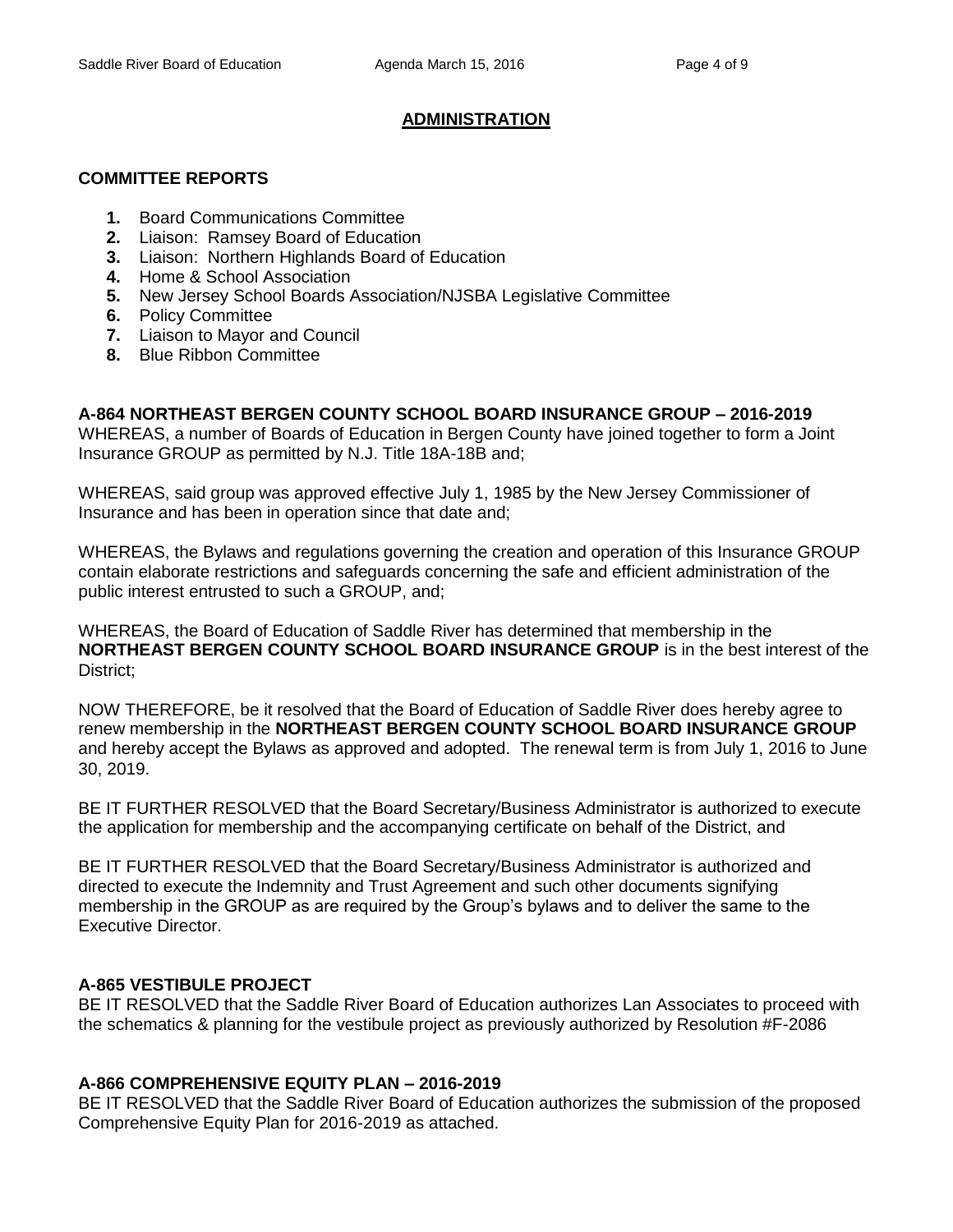# **A-867 TRANSPORTATION SERVICES AGREEMENT – SOUTH BERGEN JOINTURE COMMISSION 2016-2017**

BE IT RESOLVED that the Saddle River Board of Education does hereby approve an agreement with the South Bergen Jointure Commission, an approved Coordinated Transportation Services Agency, for the purposes of transporting students in accordance with Chapter 53, P.L. 1997 for the time period 2016- 2017 school year. The services to be provided include, but are not limited to, the Coordinated Transportation of nonpublic, out of district special education, vocational and summer programs.

BE IT FURTHER RESOLVED that the Saddle River Board of Education agrees to abide by the Transportation Services Agreement as published by the South Bergen Jointure Commission and attached to this resolution.

ALL ADMINISTRATION MOTIONS BUNDLED FOR SINGLE VOTE: Motion: Second: Comments:

Roll Call Vote: TW:  $JC:$  IF:  $JL:$  HS: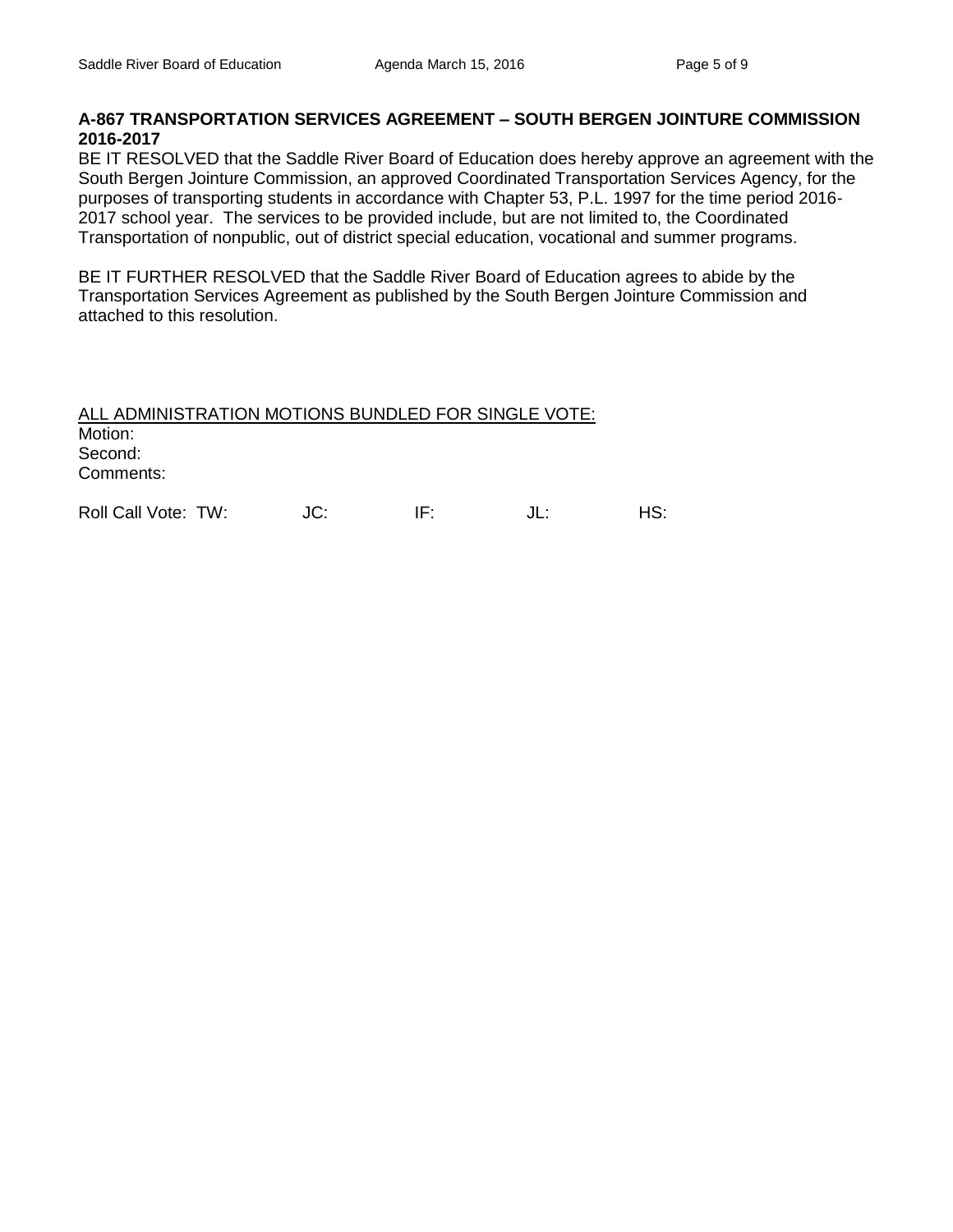# **HUMAN RESOURCES**

### **COMMITTEE REPORTS**

- 1. Negotiations Committee
- 2. Superintendent Search

### **HR-1207 HIRE SUBSTITUTE TEACHER/SUBSTITUTE TEACHER AIDE 2015-2016**

BE IT RESOLVED that, upon recommendation of the Interim Superintendent the Saddle River Board of Education approves the hiring of the following individual as substitute teacher/substitute teacher aide for the 2015-2016 school year:

Jamie Munson

HUMAN RESOURCES MOTION VOTE: Motion: Second: Comments:

Roll Call Vote: TW:  $JC:$  IF:  $JL:$  HS: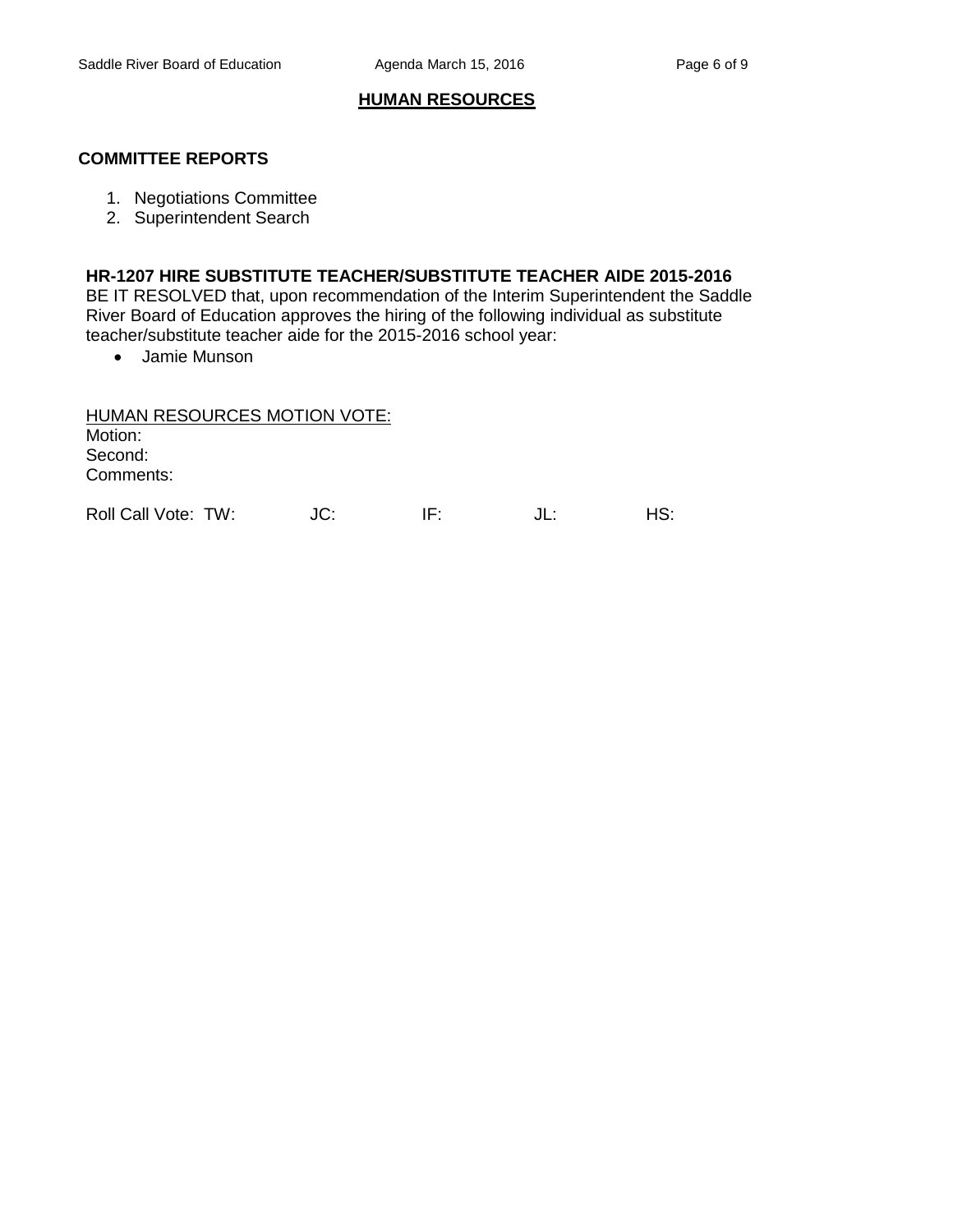#### **EDUCATION**

### **COMMITTEE REPORTS**

- 1. Technology Committee
- 2. Curriculum Committee
- 3. Wandell School Recreation Committee
- 4. Health, Well-being, Safety and Transportation Committee

#### **E-831 TUITION –SPECIAL EDUCATION – PARK ACADEMY – 2015-2016**

BE IT RESOLVED, that the Saddle River Board of Education approves the payment of tuition to Park Academy for special education student #A0001 for the remainder of the 2015-2016 school year, beginning March 9, 2016 to June 20, 2016 at the rate of \$331.04 per day for March and \$5,958.70 for the remaining months for a total of \$23,172.74 pending calendar adjustments.

#### **E-832 BEHAVIOR SESSIONS – REGION V – PAIGE LIPPE – 2015-2016**

BE IT RESOLVED, that the Saddle River Board of Education approves the payment to Region V to provide 11 one hour Behavior sessions by Paige Lippe for the remainder of the 2015-2016 school year at the home of special education student #A0001 at the cost of \$67 per hour plus 7% administrative fee for a total cost of \$788.59 (10 home sessions plus 1 session of record review at Wandell upon recommendation made by Region II as a result of parent training workshop taken by special education student #A0001's parents in January 2016).

ALL EDUCATION MOTIONS BUNDLED FOR SINGLE VOTE: Motion:

Second: Comments:

Roll Call Vote: TW: JC: IF: JL: HS: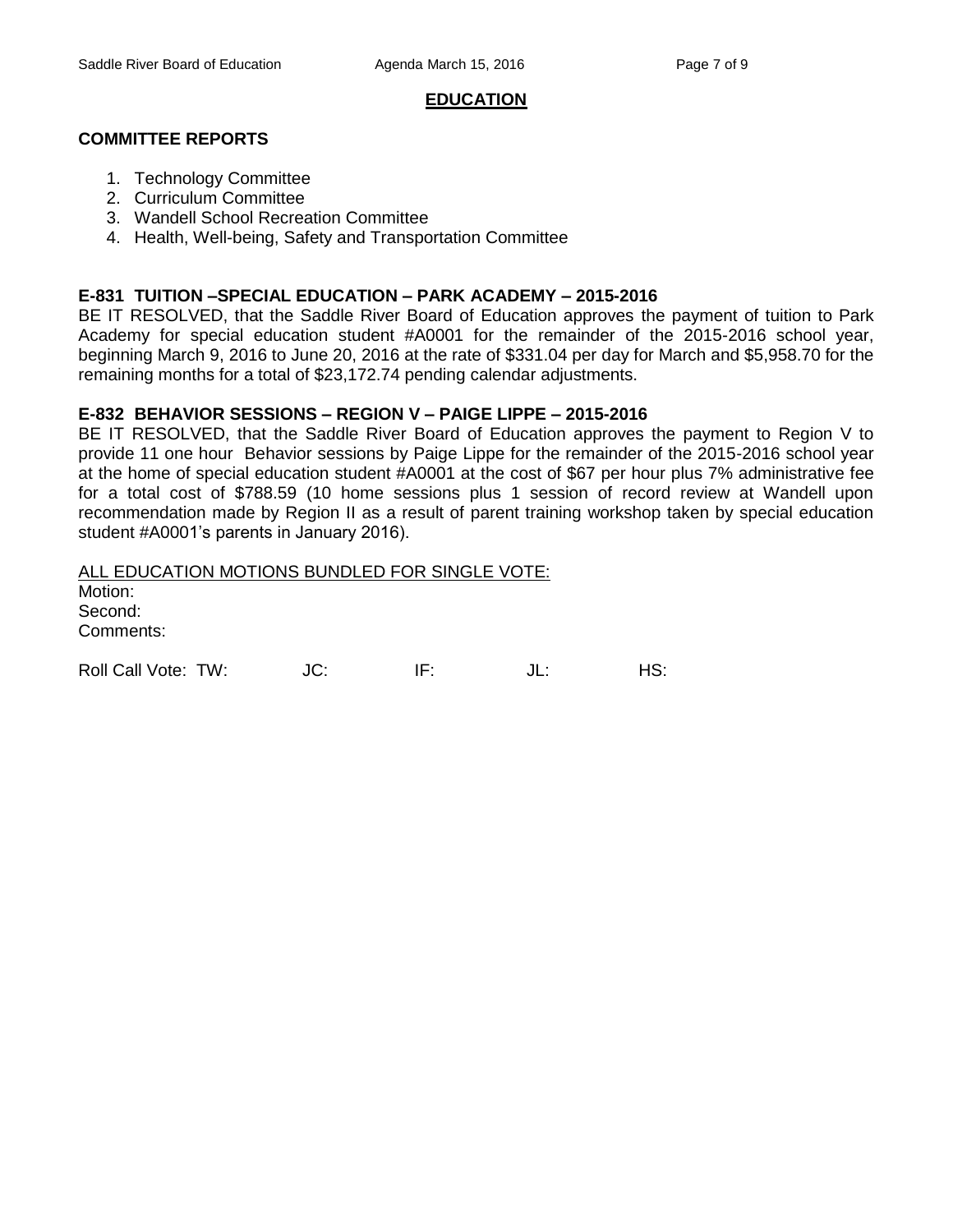### **FINANCE**

### **COMMITTEE REPORTS**

- 1. Finance/Budget Committee
- 2. Renovation Committee

### **F-2351 PAYMENT OF BILLS – MARCH 2016**

BE IT RESOLVED that the payment of bills as per the attached March 2016 Bills and Claims lists be approved.

### **F-2352 APPROPRIATION TRANSFERS – FEBRUARY 2016**

BE IT RESOLVED that the attached appropriation transfers for the month of February 2016 be approved.

### **F-2353 LINE ITEM CERTIFICATION**

BE IT RESOLVED that in compliance with NJAC 6:20-2A-10(e) that the Board of Education certifies that no major account or fund has been over-expended and that as of this report, sufficient funds are available to meet the District's financial obligations for the remainder of the fiscal year.

### **F-2354 BOARD SECRETARY REPORT – FEBRUARY 2016**

BE IT RESOLVED that the attached Board Secretary Report for the month of February 2016 be approved.

#### **F-2355 TREASURER REPORT – FEBRUARY 2016**

BE IT RESOLVED that the attached Report of the Treasurer for the month of February 2016 be approved.

#### **F-2356 AGREEMENT–TREASURER'S & BOARD SECRETARY'S REPORTS – FEBRUARY 2016**

BE IT RESOLVED that the Saddle River Board of Education states that the Report of the Treasurer of School Moneys and the Report of the Secretary of the Board of Education for the month of February 2016 is in agreement and on file in the Board Secretary's Office.

# **F-2357 CHANGE ORDER #7 - FRAMAN MECHANICAL**

BE IT RESOLVED, that the Saddle River Board of Education approves change order #7 to the contract with Framan Mechanical as follows:

1. Prep and paint ductwork in boys and girls locker rooms (1 coat primer; 2 coats paint)

\$2,288,000.00 Original Contract Sum \$ 83,726.99 Previous Change Order #'s 1-6 \$2,371,726.99 Contract Sum Prior to this Change Order 4,819.50 Change Order #7 \$2,376,546.49 New Contract Sum